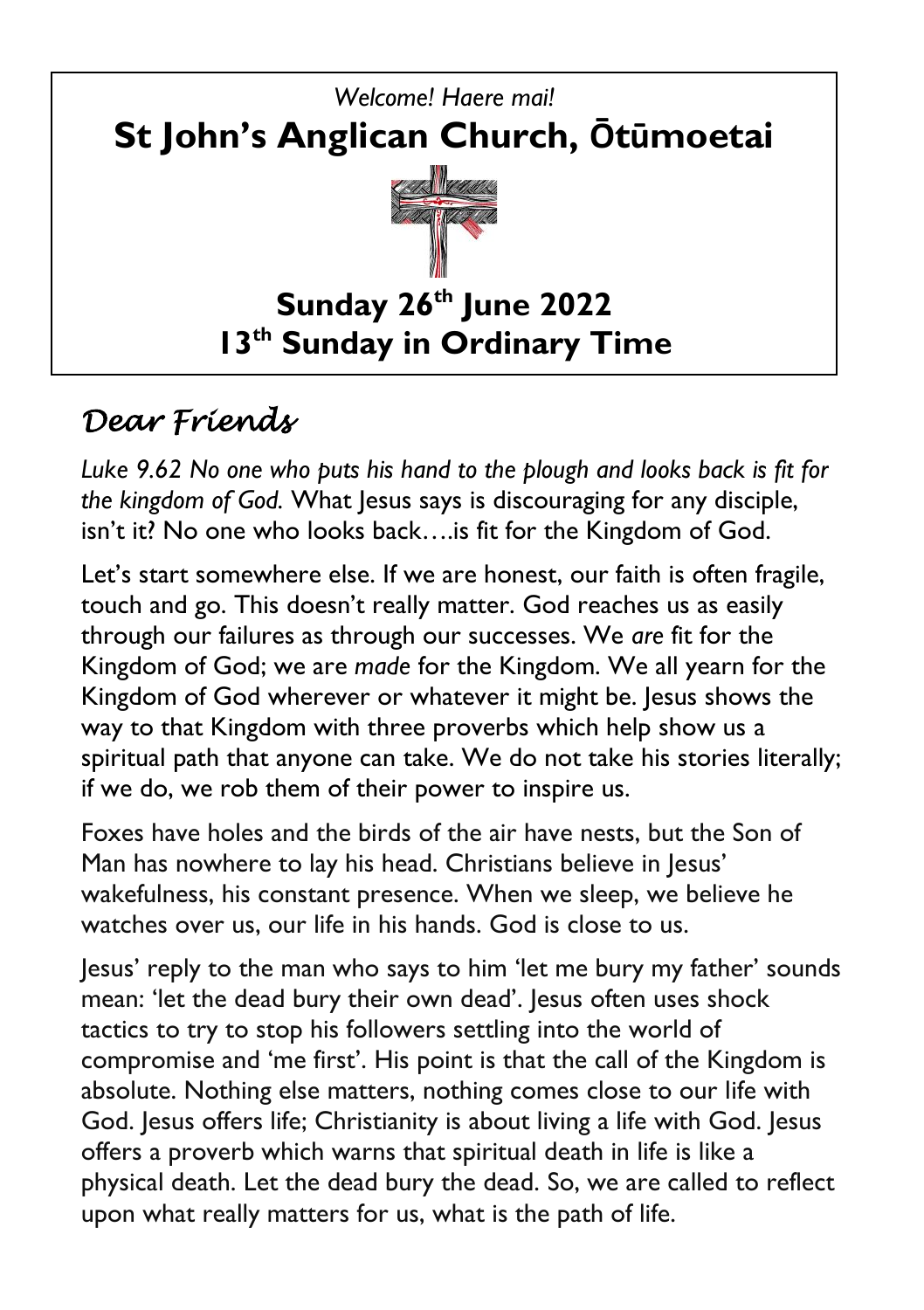Then there's the disciple who wants to say goodbye to those at home. Sounds reasonable. In Biblical days, home and family was all there was for most people. Jesus says, no one who puts his hand to the plough and looks back is fit for the kingdom of God. I suggest this means we are to start where we are in taking the next step on the spiritual path. If we leave the field unploughed, the harvest never comes.

There is always a next step for each of us. We don't have to be clever about this. We try to lay aside our usual reactions, our prejudices, our excuses. We become open to the truth about ourselves, rather than a pretence of any kind. Jesus's words in Sunday's Gospel need not make us feel guilty about our failure as disciples. Rather they take us there, they draw us into a world where life is not limited by what we know, by our opinions, but is eternal.

When Jesus said 'Let the dead bury their own dead', he did not stop there. He went on to say, 'as for you, go and proclaim the kingdom of God'. Our faith might be fragile but it is infinitely precious. The way we live our faith is the way we proclaim the Kingdom, living a life where the inside and outside are in harmony. It takes courage to live well, but with the Spirit's guidance we are on the right path. We recall Paul's description of the fruit of the Spirit: love, joy, peace, patience, kindness, generosity, faithfulness, gentleness, and self-control.

Arohanui,

## *Sue (Vicar)*

### **WORSHIP THIS SUNDAY: 26th June 2022**

#### **Sentence**

Those who find their life will lose it, and those who lose their life for Jesus' sake will find it.

*Matthew 10:39*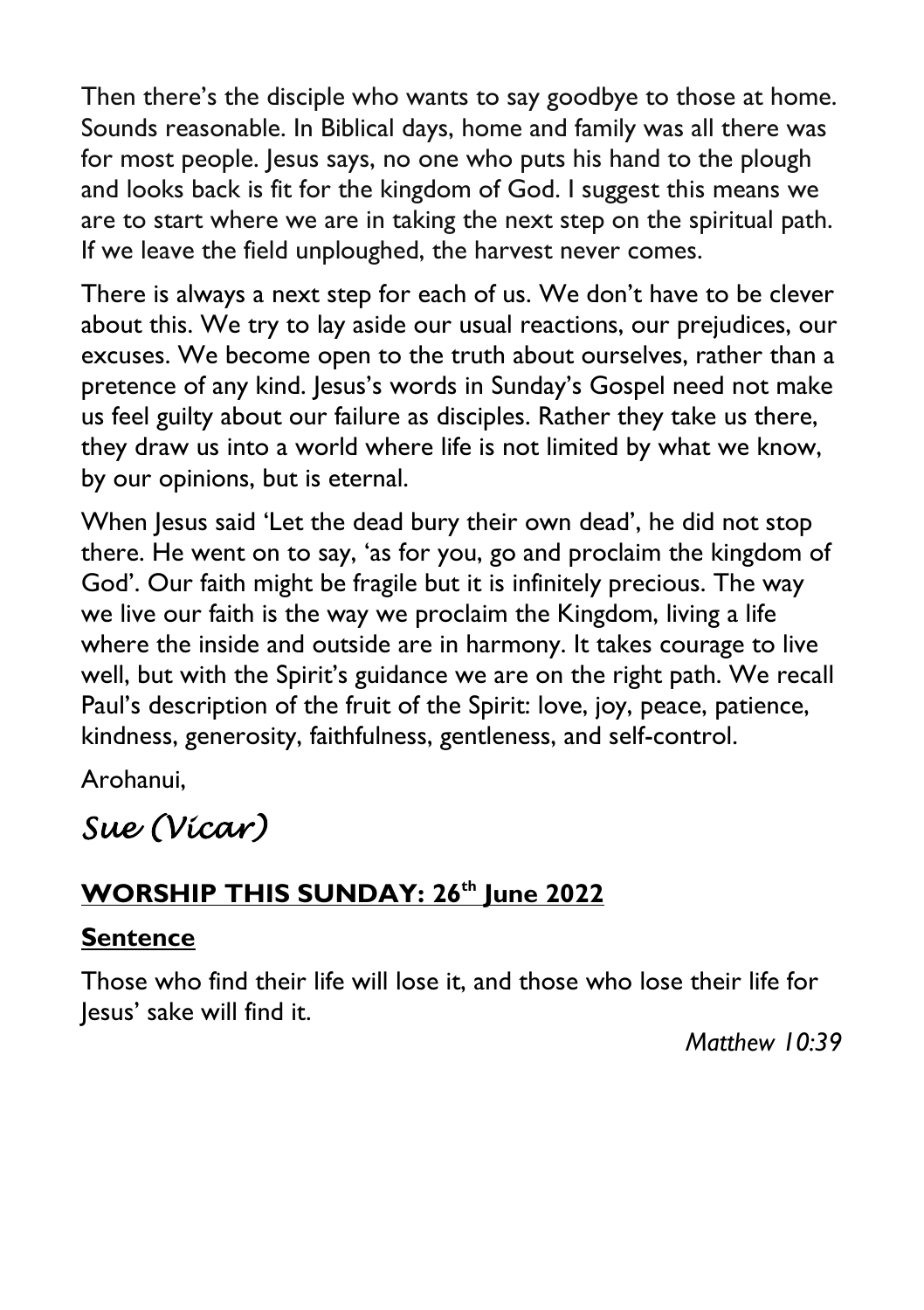#### **Collect**

**Sovereign God, we have no good apart from you; gladden our hearts in following your radical call so that in your presence we may find the fullness of joy; through Jesus Christ our Liberator, who is alive and reigns with you, in the unity of the Holy Spirit, one God, now and for ever. Amen.**

| I <sup>st</sup> Reading | I Kings 19.15-16,19-21 |
|-------------------------|------------------------|
| $2nd$ Reading           | Galatians 5.1, 13-25   |
| <b>Gospel</b>           | Luke 9.51-62           |

#### **Prayers of the People**

We pray for New Zealand Church Missionary Society Mission Partners working in Central and South Asia and for our Hospital Chaplains: Matiu Best, Shelley Gilmore, Leanne Brooks, Graham Silkstone.

We pray for those in need especially those who ask for our prayers: Colin, Shirley, Joan.

#### **AAW Soup and Rolls Lunch**

The annual AAW Soup and Rolls Lunch will be held on Tuesday  $12<sup>th</sup>$ July from 12 noon. The fee for lunch is \$10. All parishioners are welcome. Please put your name on the sign-up sheet at the back of the church.

# Word and Light **OUR PARISH MAGAZINE**

The theme for the next edition will be **Stars***.* Articles on other topics are also welcome. Photos add interest. Please send your contributions to Lynda, the Parish Administrator, by **4 th July 2022**.